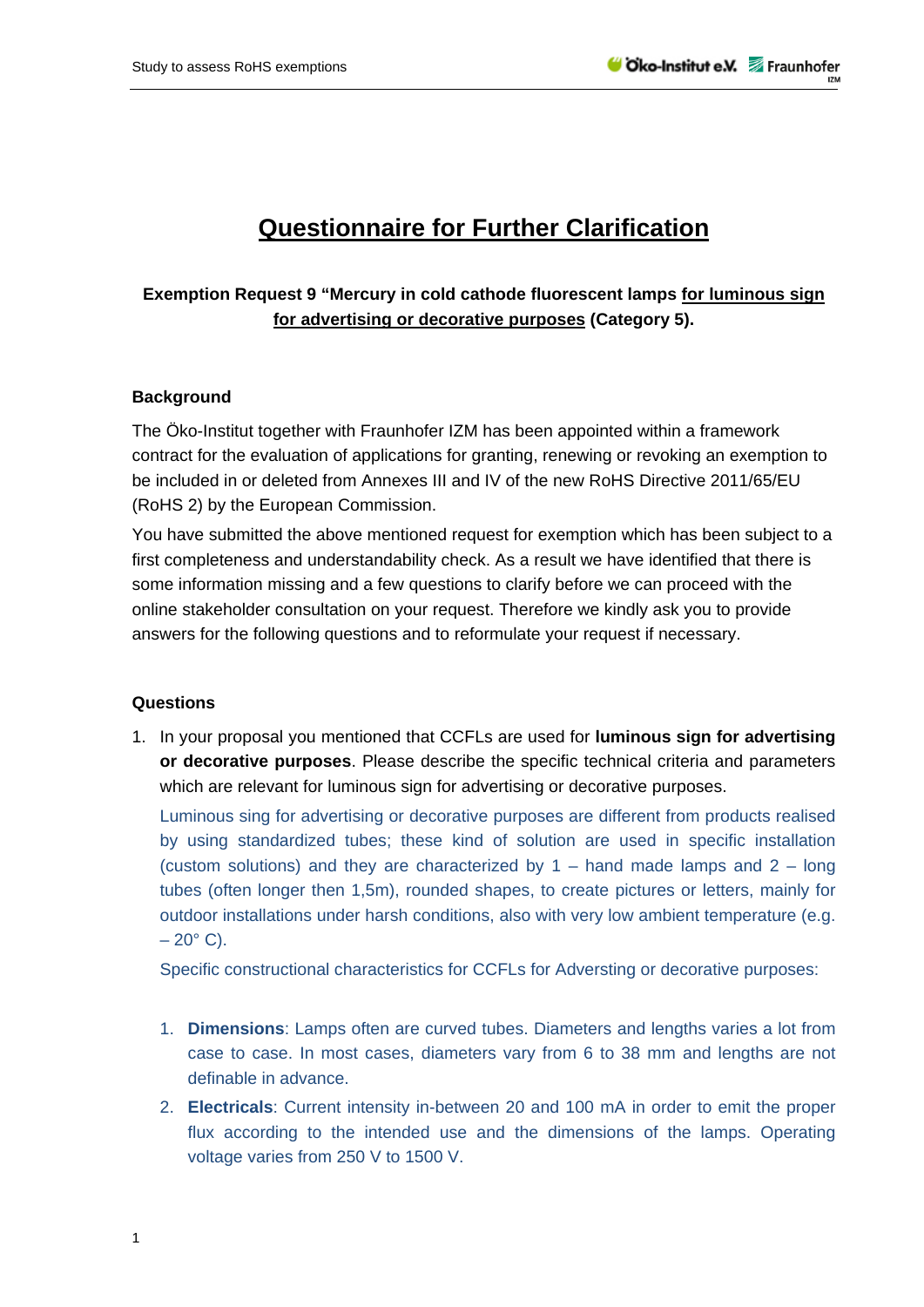- 3. **Switchings** do not affect CCFLs electrodes so these lamps are suitable for *unlimited* switches
- 4. **Lamp life** is longer than hot cathode fluorescent lamps and not less than 50000 h
- 2. Could you please clarify the relation between your request for exemption on the one side and the current exemptions of Directive 2011/65/EU in Annex III on the other side?

The specific use of the CCF lamps object of this request maybe covered by exemption under point 3 (3a, 3b and 3c) and 4 (f), but they are very different, as per technical and constructional characteristics and electrical values from the CCFLs to which the present Directive refers in id. 3(a), 3(b) and 3(c); such differences are because of applications (environmental harsh conditions). The limits set out as in present points 3a, 3b and 3c are too stringent because they are suitable only for CCFLs intended for monitor backlighting, so new criteria and values are proposed.

In the spirit of the Directive, however, the proposed new limits are intended to improve the current state of the art by introducing specific regulation and limit on the content of mercury in the CCFL for signs; in fact the present request is relevant to a suitable limit to be applied to **Cold Cathode Fluorescent Lamps for Luminous Sign for Advertising or decorative purposes** and consequently they may be excluded from the current full exemption under the generic category as in 4(f). Doing so, it would be also possible to stop every discussion still open on the proper reference to the exemption as in 4(f) for this kind of tubes.

3. Please explain the technical and constructional differences between handicraft luminous discharge tubes (HLDT) and regular fluorescent tubes, CCFLs and other known light sources based on the discharge technology and using mercury.

The main difference is the absence of standards (IEC, EN, ...). From the technical point of view CCFLs differ from traditional FL lamps and their main parameters are:

- $\triangleright$  current lamp from 15mA to 100mA
- $\triangleright$  lamp temperature very low during the operation
- $\triangleright$  lamp length defined according to the use and not according to datasheets / standards
- $\triangleright$  diameters between 5mm and 38mm; it depends on use
- operating voltage (range) from 250V to 1500V
- $\triangleright$  unlimited numbers of switching
- $\triangleright$  filling pressure around 8-10mbar

Just as a result of low pressure filling, the electrodes are completely different. They are larger and they shall be activated, not by cesium, but the activation is provided by the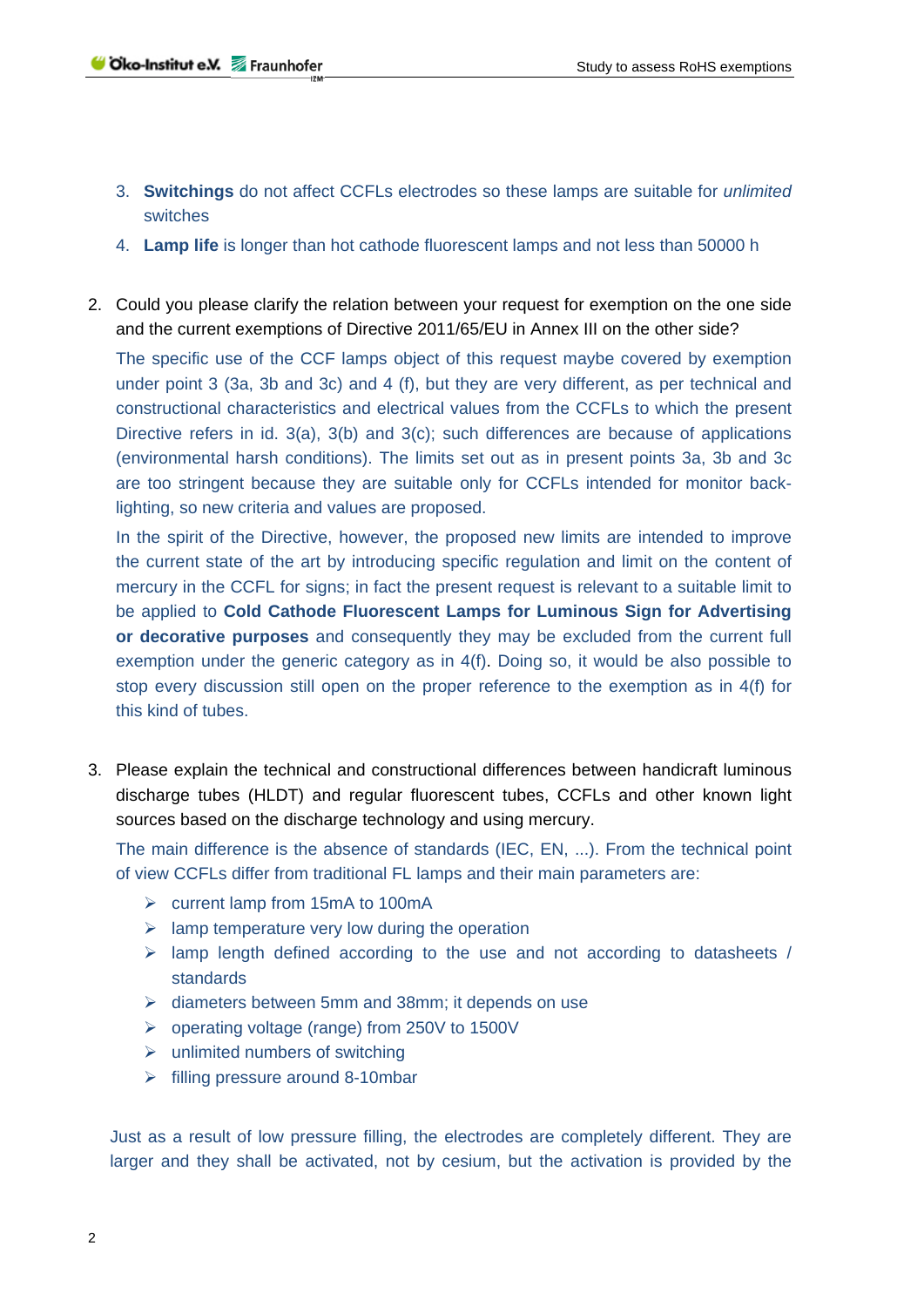triple carbonate; in CCFL lamps for monitor back-lighting, the electrodes cannot be activated or if activated, it's by cesium.

4. Why are lamps according to exemption 2(b)(3) of Annex III of the RoHS 2 Directive "Nonlinear tri-band phosphor lamps with tube diameter > 17 mm" already agreed whereas, in your new proposed exemption **"Lamps for luminous sign for advertising or decorative purposes"** that may not happen?

Because the limit refers to preheated hot cathode lamps. The cold-cathode lamps require more mercury for ignition to ensure reliability and life expectancy.

Today, CCFL lamps are designed for much longer durability (100000 h with new production techniques). For other details, see answers above.

5. Please explain why you compare your request with three-phosphor lamps?

Cold-cathode lamps use "powder three-phosphor" identical to one used in traditional fluorescent lamps for the emission of white light as well as for the emission of coloured light.

6. Please describe on the basis of existing lamps the performance and technical and constructional characteristics (in terms of ratio of light output versus energy absorption, colour spectrum, aesthetics and longevity) of CCFLs for **luminous sign for advertising or decorative purposes**.

The CCFLS lamps are hand-made and specifically for each use (lamps are not made in series and do not follow dimensional and performance parameters) on the basis of indications of the user, and then change the efficiency, the spectrum of colour and aesthetics according to the realization.With regard to the expected life, today, the reference value for lamps properly constructed is around 100000 h and the efficiency is comparable to hot cathode fluorescent lamps and to CCFL lamps used for monitor backlighting.

7. You proposed 1.3mg mercury per 100mm length. Could you please disclose your assumptions and provide test results/protocols to support this limit? Why you suggest 0.3mg mercury more than in your exemption request No. 8?

Because the lamps for general lighting are normally straight or curves with constant curvature wide-ranging, not only but the CCF lamps may be inserted into lighting fixtures with small dimensions or specifically formed in the walls so to contain the number of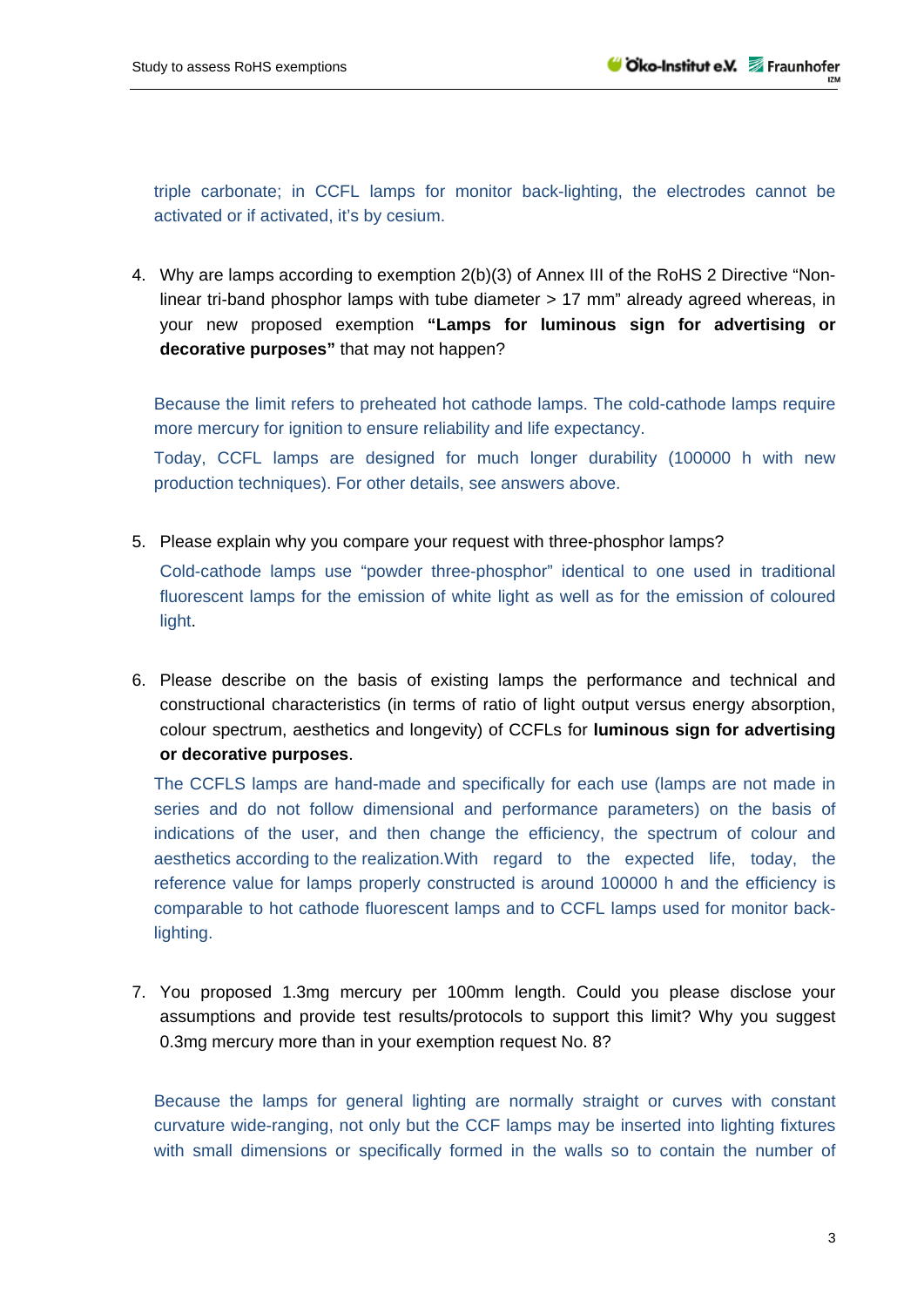variable parameters in their operation. The CFF lamps are always very shaped, with pronounced corners in the three dimensions and operate most of the time without envelope capable of maintaining known and constant the temperature of the lamp during operation. Hereafter some pictures showing examples for applications:



8. Please indicate if the negative environmental, health and/or consumer safety impacts caused by substitution are likely to outweigh the environmental, health and/or consumer safety benefits. If existing, please refer to relevant studies on negative impacts caused by substitution.

 As of today do not exist, for the reasons already given, real substitutes for these lamps for every application, especially in terms of colorimetric performance and for the possibility of being constructed according to any geometry required at a affordable price.

9. Please provide detailed technical evidence why there is no LED-technology-based alternative as LEDs are known to work well in outdoor environment providing high efficiency as well as a very long lifetime.

In applications with a "lamp on sight" it is not possible to obtain (exactly) the same result by LED strips. In the specific lighting applications (when small space available) cold cathode lamps can be shaped on each of three dimensions; currently there are not LED strips on the market which can be shapeable on three dimensions, but only linear.

CCFLs can emit light of any colour by acting on powder mix in the tube, without filters, with a single lamp, and then with higher efficiency.

Often, the illumination realized in small spaces or in equipment of small size, more so in Mediterranean countries, has the problem of high temperature inside the enclosures/premises: CCFL lamps do not have problems of operation at high temperatures, while the LED (and their power supplies) may have, especially where the enclosure is made, by plaster or similar material having low coefficients for heat spreading. Finally, LED sources with performance and efficiency comparable to CCFL sources are much more expensive.

10. Please provide test results/protocols that clearly indicate that CCFLs containing mercury delivers significant technical advantages over LEDs.